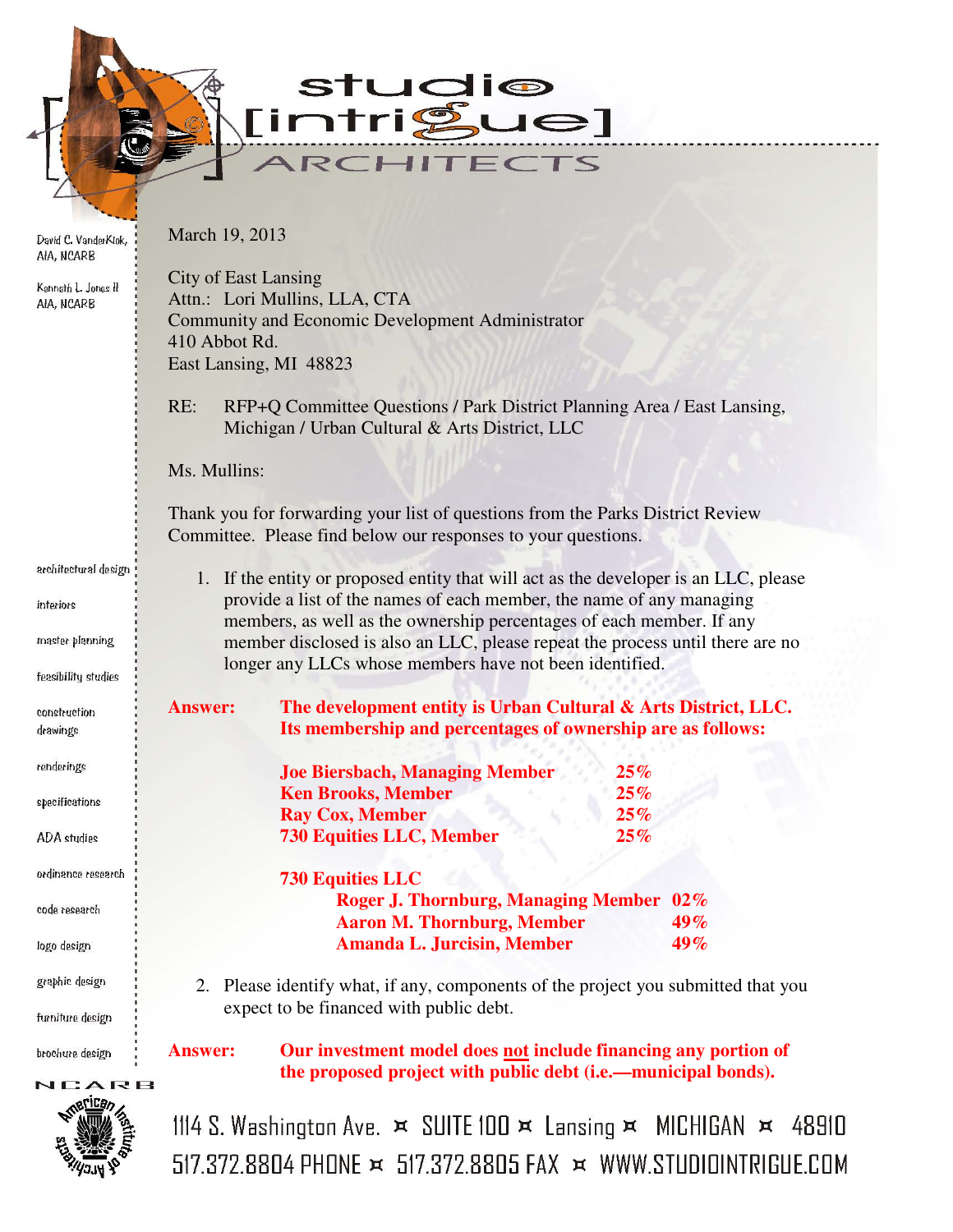3. Please identify what, if any, components of the project you submitted that you expect to be financed privately but reimbursed with public funds.

## **Answer: Our investment model considers the following portions of the project to be financed privately, but reimbursed with public funds (termed over 20 years):**

- **A. Environmental clean-up of public health hazards noted in the environmental report**
- **B. Demolition of existing structures**
- **C. Parking deck**
- **D. Infrastructure improvements**
- **E. Streetscape**
- **F. Pedway**
- **G. Tensile Fabric Farmers' Market Structure**
- **H. Site procurement**

**The 'reimbursement through public funds is being considered to be done through TIF and Brownfield incentives.** 

**All considerations, of course, would be up for discussion during the Development Agreement negotiation phase.** 

- 4. Please identify what, if any, components of the project you expect to be under the ownership and control of the City upon completion of the project.
- **Answer: Our group is considering the following elements to be under the ownership and control of the City of East Lansing:** 
	- **A. Albert Ave. extension and related streetscape that is in the Rightof-Way**
	- **B. Abbot Road improvements and related streetscape that is in the Right-of-Way**
	- **C. Public infrastructure improvements to support the additional development – i.e.--water, sanitary, storm**
	- **D. Tensile Fabric Farmers' Market Structure**
	- **E. Lease space---although not an ownership and control consideration, our group understands, from material provided during the RFP+Q process, that the city may desire some municipal parking office space. This is mentioned in our**